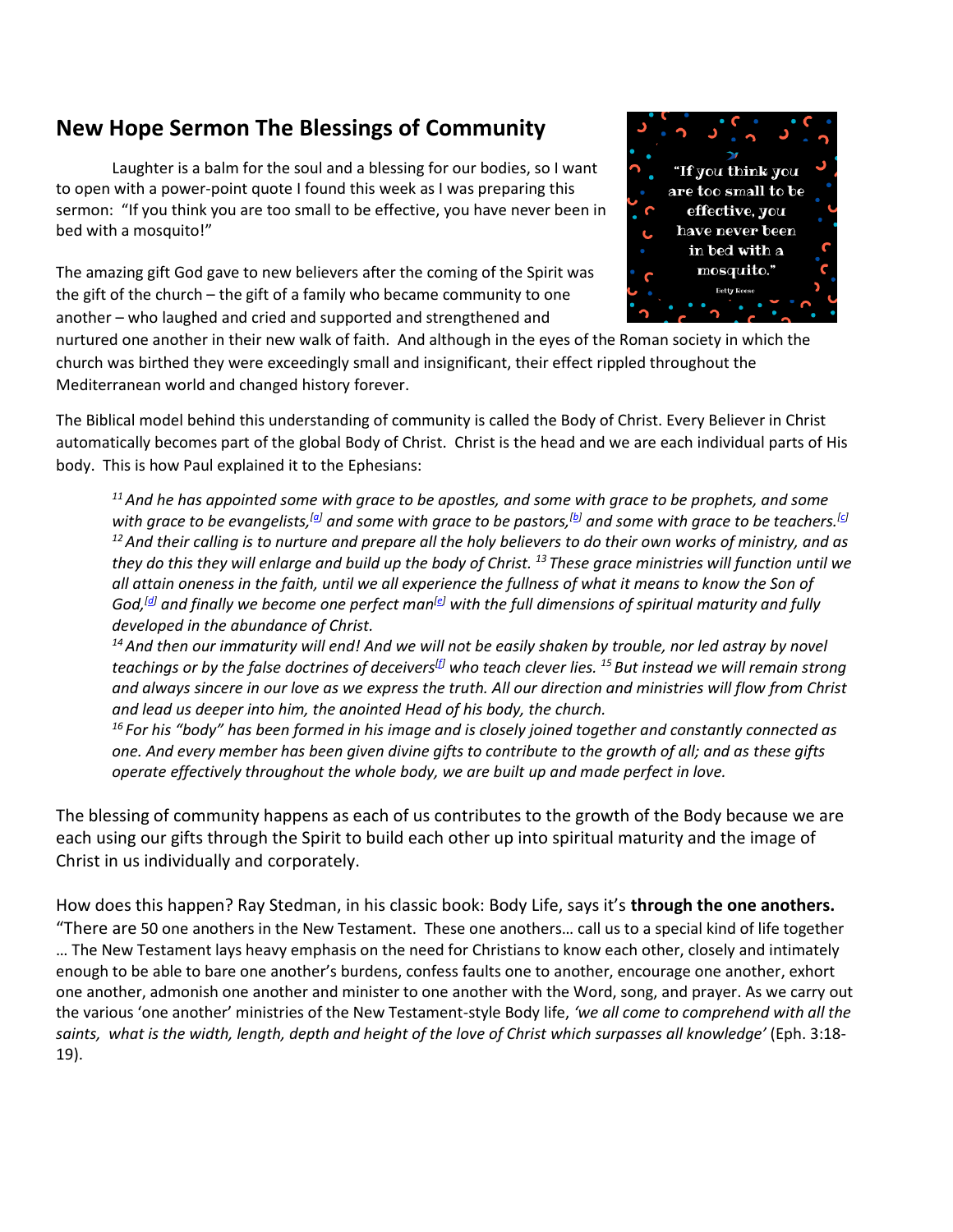Notice that all the application and the commands of the one anothers are in the plural. We are commanded to meet consistently together for worship, and sustain ur community as a commitment and a lifestyle. It isn't an optional thing to come to church. All our pressures of schedule need to be secondary to this top priority. Otherwise, we will lose the power of God in our lives and the flame of God's love will burn dimmer and dimmer. We are called as believers into the Body of Christ – into the family of faith and we need each other to become all God wants us to be: The Biblical principle (Eph. 4:16).is: *When each part is working properly, then the Body grows and builds itself up in love*"

Stedman then validates this emphasis from history: "The early church relied on a twofold witness as a means of reaching and impressing a cynical and unbelieving world: Kerygma (proclamation) and koinonia (fellowship)…Pagans could easily shrug off the proclamation as simply a teaching among many, but they found it much more difficult to reject the evidence of koinonia. The concern of Christians for each other and the way they shared their lives in the same great diverse family of God left the pagan world craving and envying this new experience called koinonia….Koinonia calls for honesty and openness with other Christians and a mutual recognition that it is neither abnormal or unspiritual to have burdens and problems in our day to day Christian experience…The facades that say "everything is alright" when everything is anything but right have to fall. Koinonia means bearing one another's burdens…,it means to be willing to spend time with another person,…committing yourself to an authentic effort to relieve that person's pressures or discouragement, offering intense prayer, practical help or wise counsel, not just a superficial word of 'I'll pray for you'" Ray Stedman, Body Life, reprinted 19, pp. 151-157.

So the first blessing of community is that **we belong to each other**. Mother Teresa said, "If we have no peace, it is because we have forgotten that we belong to one another." Let me give you 4 more one anothers that will ensure that our belonging is a blessing!

First, From God's perspective, the first mandate is that we visibly love one another – with a qualifier. This is not a sexual or gushy emotional love. It is love **AS Christ has loved us**. That is the love that and speaks and acts in terms of what will build them up. It is a love that **bear each other's burdens.** 

I am reminded of the 4 friends in the gospel story of Luke 5 – 4 friends who carried their paralyzed friend to Jesus. We don't know how far they had to carry him but we do know it was a sacrifice. And when they got to the house where Jesus was teaching and couldn't get their friend in the door, they carried him up to the roof, removed the layers of roofing and let him down in front of Jesus. Sacrifice. Their compassion for his healing and faith that Jesus could do that healing is what drove them, and they were right. *Jesus saw their faith and said to the man "Your sins are forgiven." Instantly he become healed in his body and his soul. Jesus said, "take up your mat and go home and he stood up in front of them, took up what he had been laying on and went home praising God.*" Luke 5. That's a Biblical model of the loving service of four sacrificial friends who created the way for extraordinary blessing to come to their friend – because they loved and served and bore his burden as they brought him to Jesus.

**(pp.)**Third, it is a love that serves – both the Lord and others as the Spirit leads us. And note the world behind this serve graphic. Remember it was the koinonia of the early church that made the church so powerful in its day – a fellowship that transcended race and status and money and power. And so it must be with us. We serve on God's kingdom agenda in the world, as this graphic pictures.

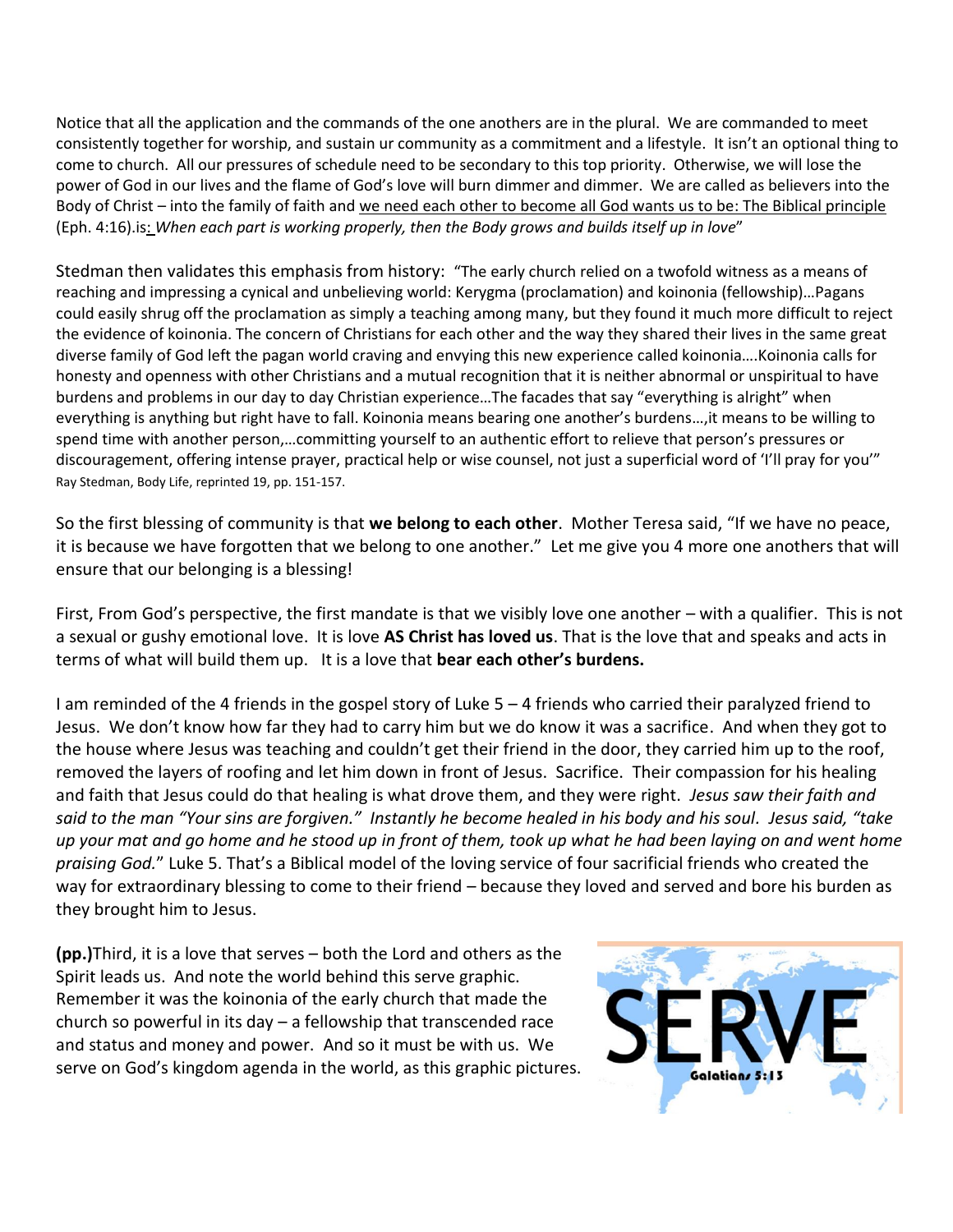Dr. Martin Luther King says,



But it is not easy. So often churches split or create unresolved conflicts or factions because people aren't committed to the blessing of community when God's love permeates our relationships. They don't work through the hard times to belong to one another. They don't work through the differences in cultures and values and priorities that come from serving cross-culturally.

This is understandable, beloved. People feel comfortable when they are with their own kind. This is why churches around the world are usually so segregated. People want to worship with members of their own race and culture. So they join a church where everyone speaks their language and looks like them. But that's not what heaven is like! We will be part of a great throng "from every people, and tongue and kindred and nation" who are gathered around the Throne singing "*Worthy is the Lamb who was slain to receive blessing and honor and glory and power and praise!"* Our church's goal is to foreshadow that throng in heaven. And even Thurs. night the 12 who were here eating and studying the Bible together were from 9 nations! Praise the Lord!

Still, Paul recognized how difficult that diversity can be. So he prayed for the early Roman church: "*May the God of endurance and encouragement grant you to live in such harmony with each other in accord with Jesus Christ, that together you may with one voice glorify the God and Father of our Lord Jesus Christ*" (Romans 15:5-6). In Eph 4:1-6 using the language of urgency, he appeals to the Christians to be "*eager to maintain the unity of the Spirit in the bond of peace*" Eph 4:3.

Ajith Fernando, from his decades of experience leading Youth for Christ in Sri Lanka, says: "Any leader of a group of Christians would soon recognize that one of the most absorbing challenges he or she has is to help the group maintain its unity. Selfishness, misunderstanding, hurt, different ideas on an issue, a feeling of betrayal, and a whole heap of other things can cause disunity…Striving for unity is often an unpleasant task involving unpleasant confrontations; and we may be tempted to avoid it, but that would be dangerous to the health of the group. Over the years during times of disunity and not knowing what to do, I have sung over and over again the prayerful words of Rick Riding's song, "Father, make us one." (Ajith Fernando, Discipling in a Multicultural Context,. Crossway, 2019, p. 176-177)

This was clearly Christ's heart. In his high priestly prayer recorded in John 17 he prays: *I'm praying not only for them but also for those who will believe in me because of them and their witness about me. The goal is for all of them to become one heart and mind— Just as you, Father, are in me and I in you, So they might be one heart and mind with us. Then the world might believe that you, in fact, sent me. The same*